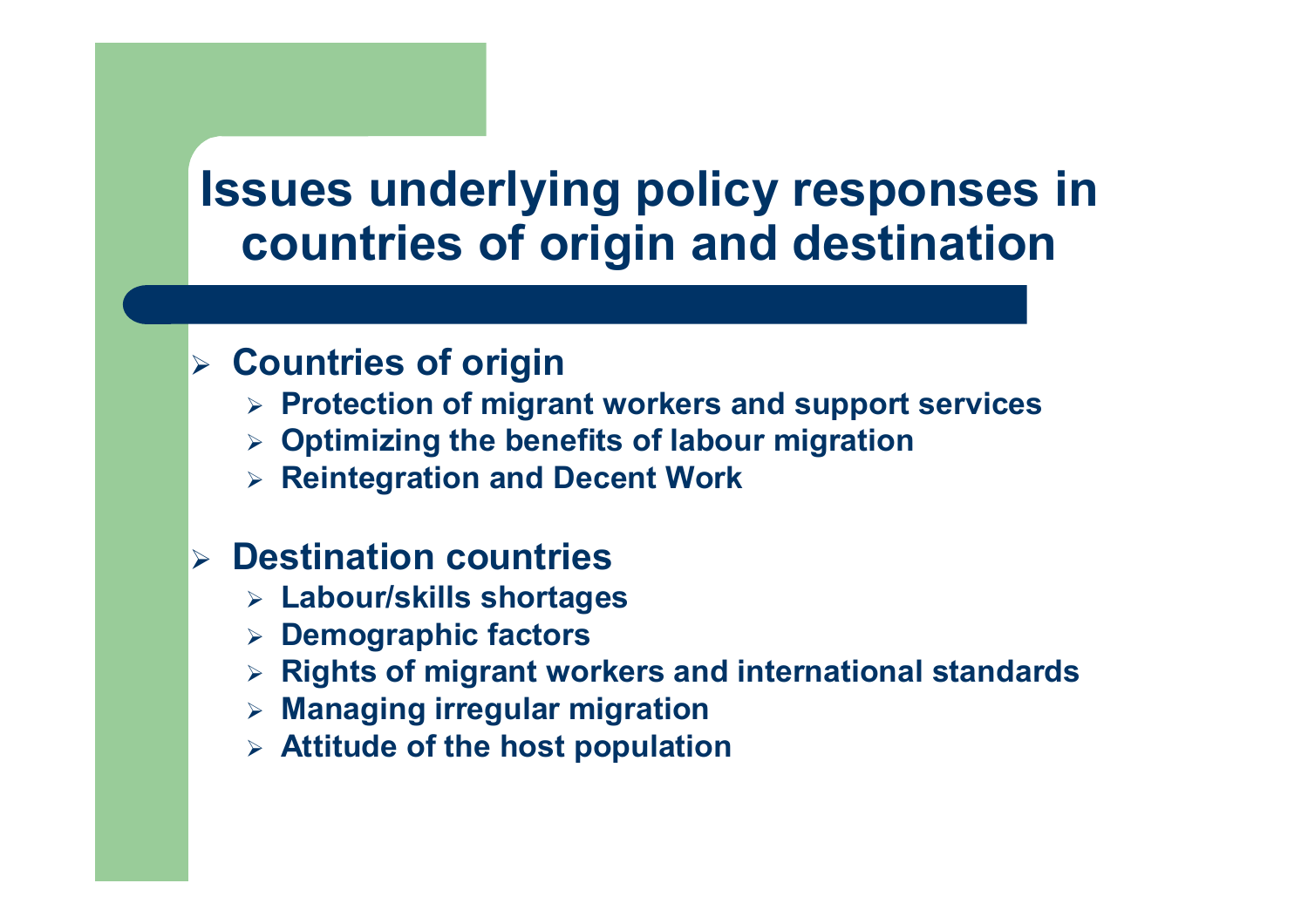## Policies and practices in countries of origin to protect migrant workers

- $\blacktriangleright$ Regulation of recruitment
- $\triangleright$  Procedures for Departure
	- $\triangleright$  Employment contracts
	- $\triangleright$  Emigration clearance
- **≽ Support Services** 
	- $\triangleright$  Information dissemination
	- Migrant Welfare Funds
	- $\blacktriangleright$  Government assistance in destination countries through labour attachés
- Inter-state and International Cooperation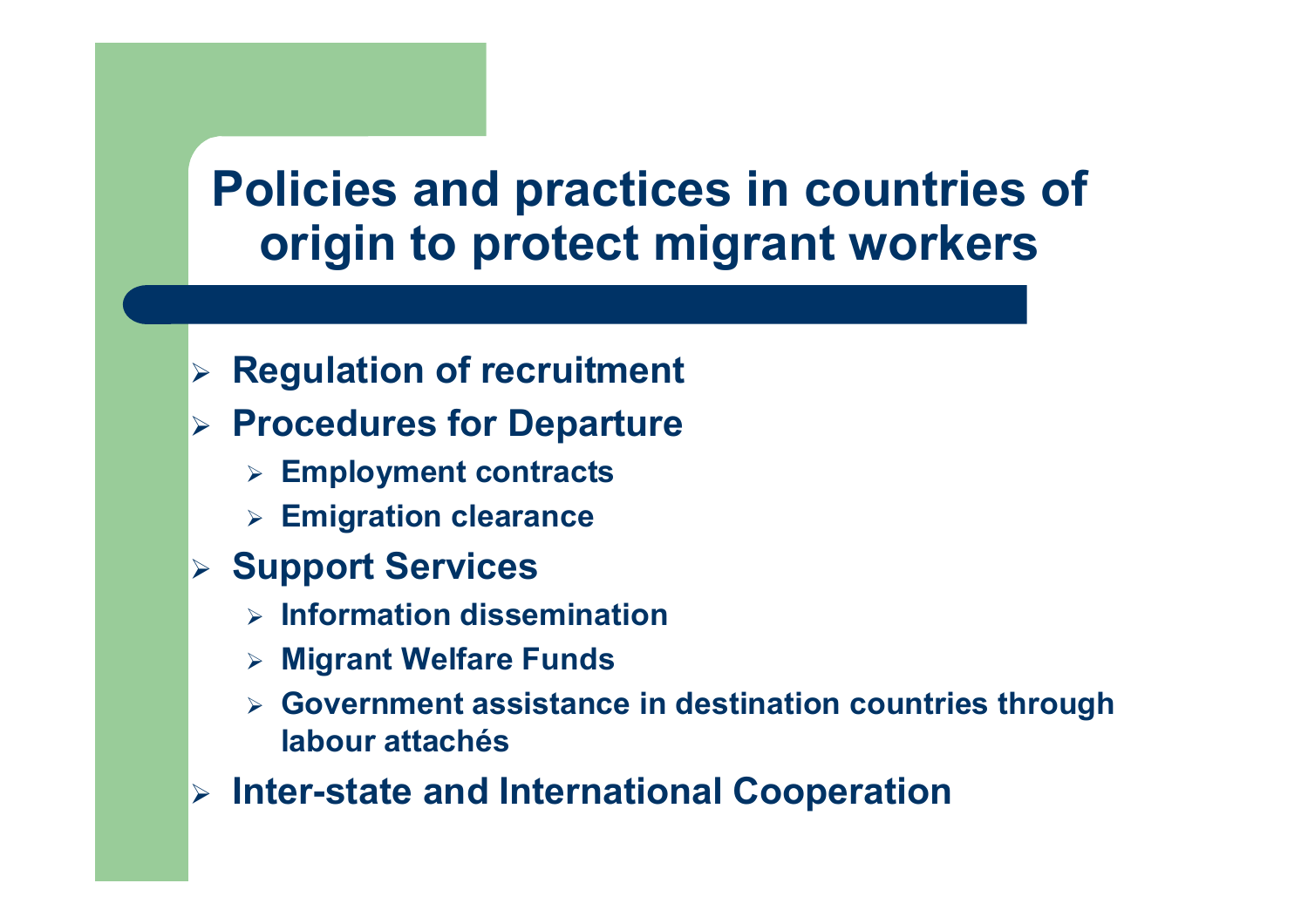## Policies and practices to optimize the benefits of labour migration

- **⊳ Marketing** 
	- $\triangleright$  The market development process
	- > Market research
	- $\triangleright$  Role of the private sector
- $\blacktriangleright$ Information Dissemination
- **Bilateral and Regional Labour Agreements**<br>Missent Remitterace
- **EXECUTE: Migrant Remittances** 
	- $\triangleright$  Role of remittances in national economies
	- > Data collection
	- > Remittance services
	- > Enhancing the Impact of Remittances on Development
- $\blacktriangleright$ Education, Training and Skills Development
- $\blacktriangleright$ Emigration of Skilled Human Resources
- $\blacktriangleright$ Return and reintegration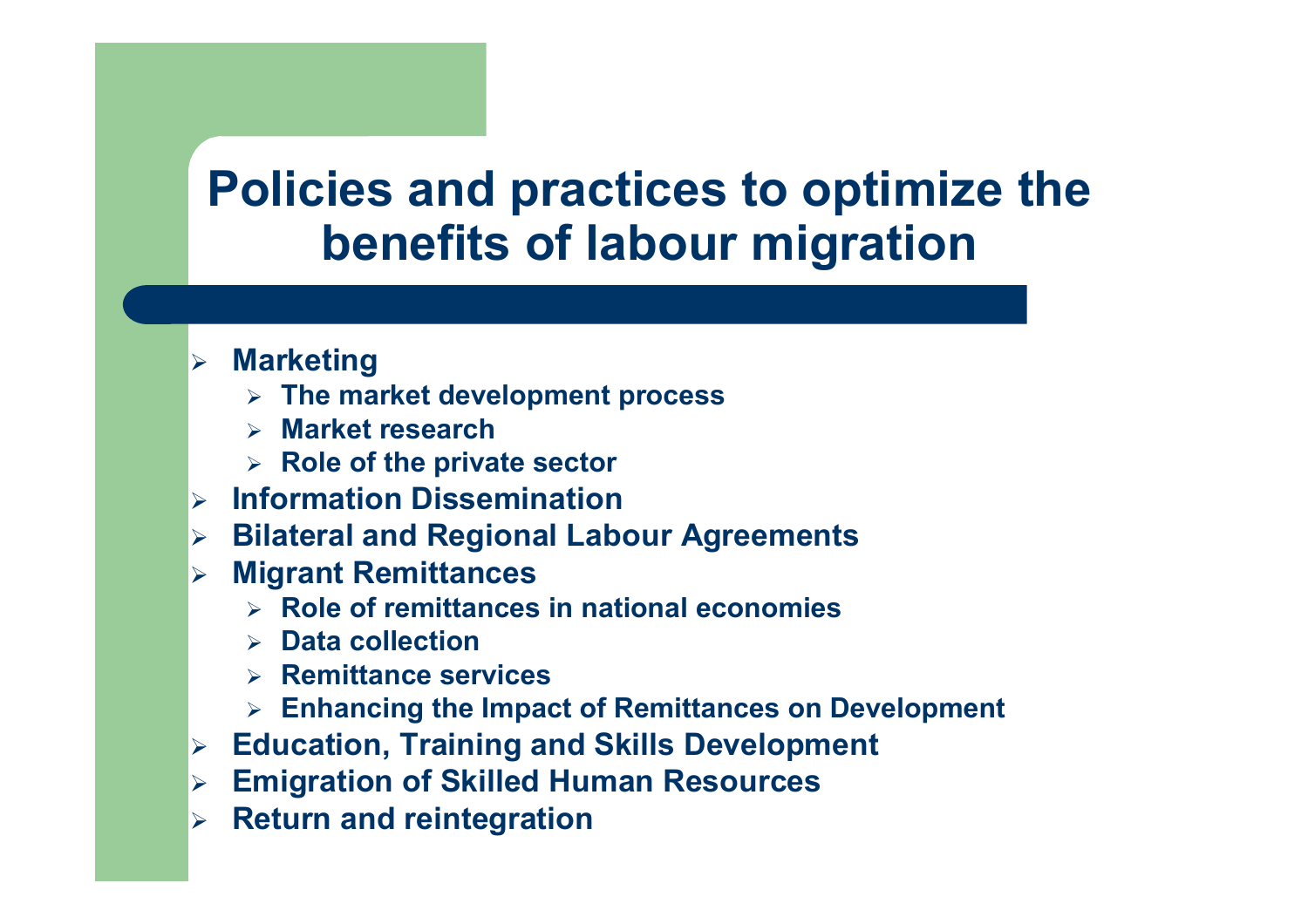## Administration of Labour Migration

- Siving due priority to the management of labour migration – in foreign policy and resource allocation
- **Establishing the Policy-making Team**  $\triangleright$  Designated autonomous body or ministry
- Crafting the Policy
- Personnel
- Monitoring and Evaluating Performance
- Data Collection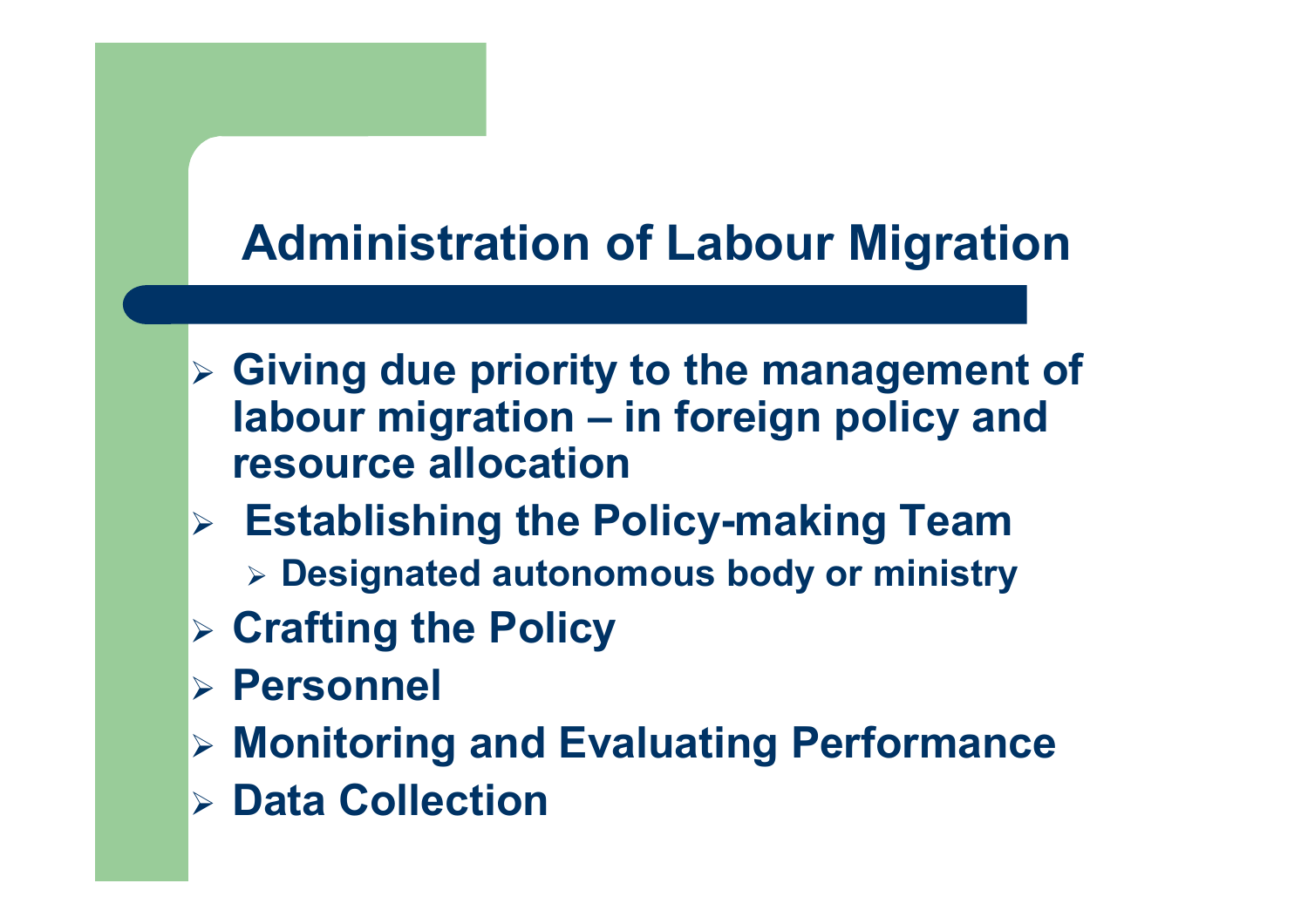#### Foreign labour admission policies

- > Permanent versus temporary labour migration?
- $\triangleright$  Highly skilled vs. low skilled
- Assessing foreign labour demand quotas, labour market test, shortage occupations
- **EXAGE SHOW SHOW SHOWS** 
	- Employment-based immigration
	- > Temporary labour migration
		- Work permit systems
		- **Eorms of temporary labour migration**
		- Policy issues
		- $\triangleright$  How to make temporary labour migration programmes<br>feasible? feasible?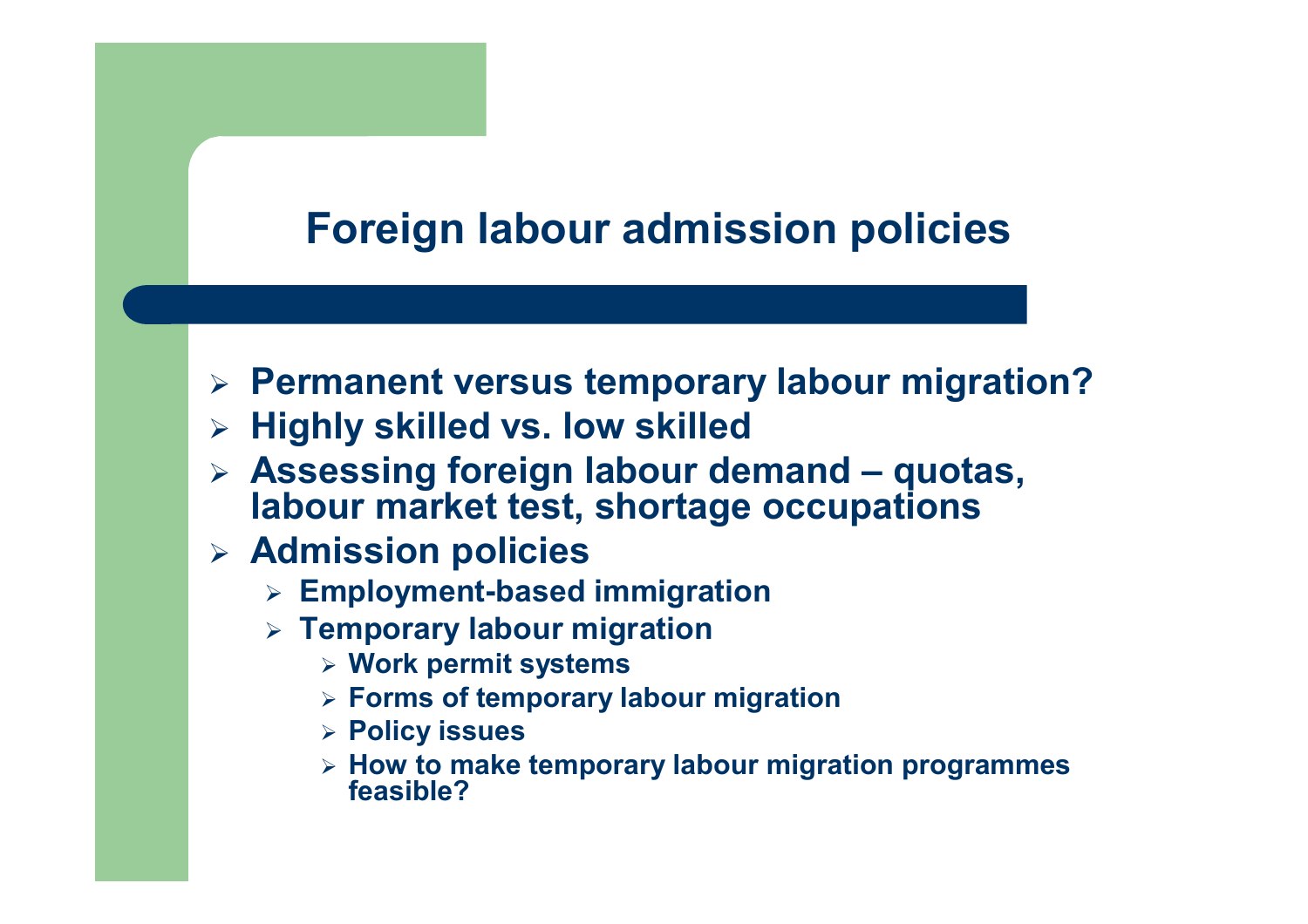#### Post-admission policies:rights of migrant workers

- $\blacktriangleright$  Labour market regulation
	- > Access to employment
	- $\triangleright$  recognition of diplomas
- $\blacktriangleright$  Protection in the employment context
	- $\triangleright$  Terms and conditions of employment
	- > Trade union rights

Occupational health and safety

Facilitating social cohesion

- Addressing discrimination / integration / family reunion
- $\blacktriangleright$  Enhancing social welfare
	- $\triangleright$  Health care / housing / education
- $\blacktriangleright$ Social security
- $\blacktriangleright$ Irregular migrant workers (UN MW Convention 1990)
- $\blacktriangleright$  Implementation – Labour inspection, MRCs, group formation, advocacy, international cooperation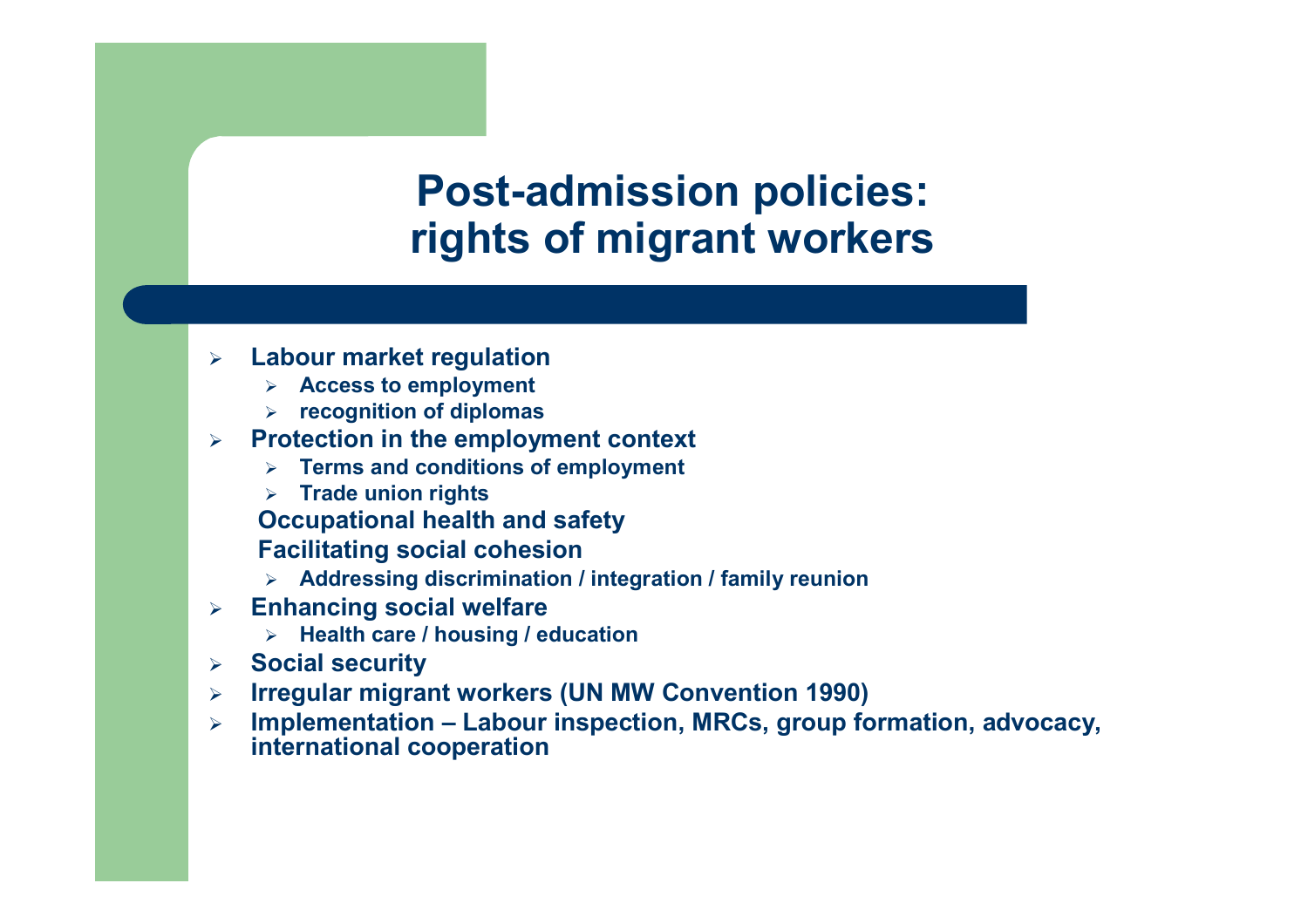#### Reducing irregular labour migration

## $\triangleright$  The need for a comprehensive approach

- $\triangleright$  Activities in country of origin
- $\triangleright$  Border controls and visa policy
- $\triangleright$  Action against those who facilitate irregular migration
	- $\triangleright$  i.e. traffickers, smugglers, employers, recruiters
- $\triangleright$  Protection of irregular migrant workers
- $\triangleright$  Regularization
- $\triangleright$  Return
- $\triangleright$  Opening up more legal channels for labour migration
- $\triangleright$  Inter-state cooperation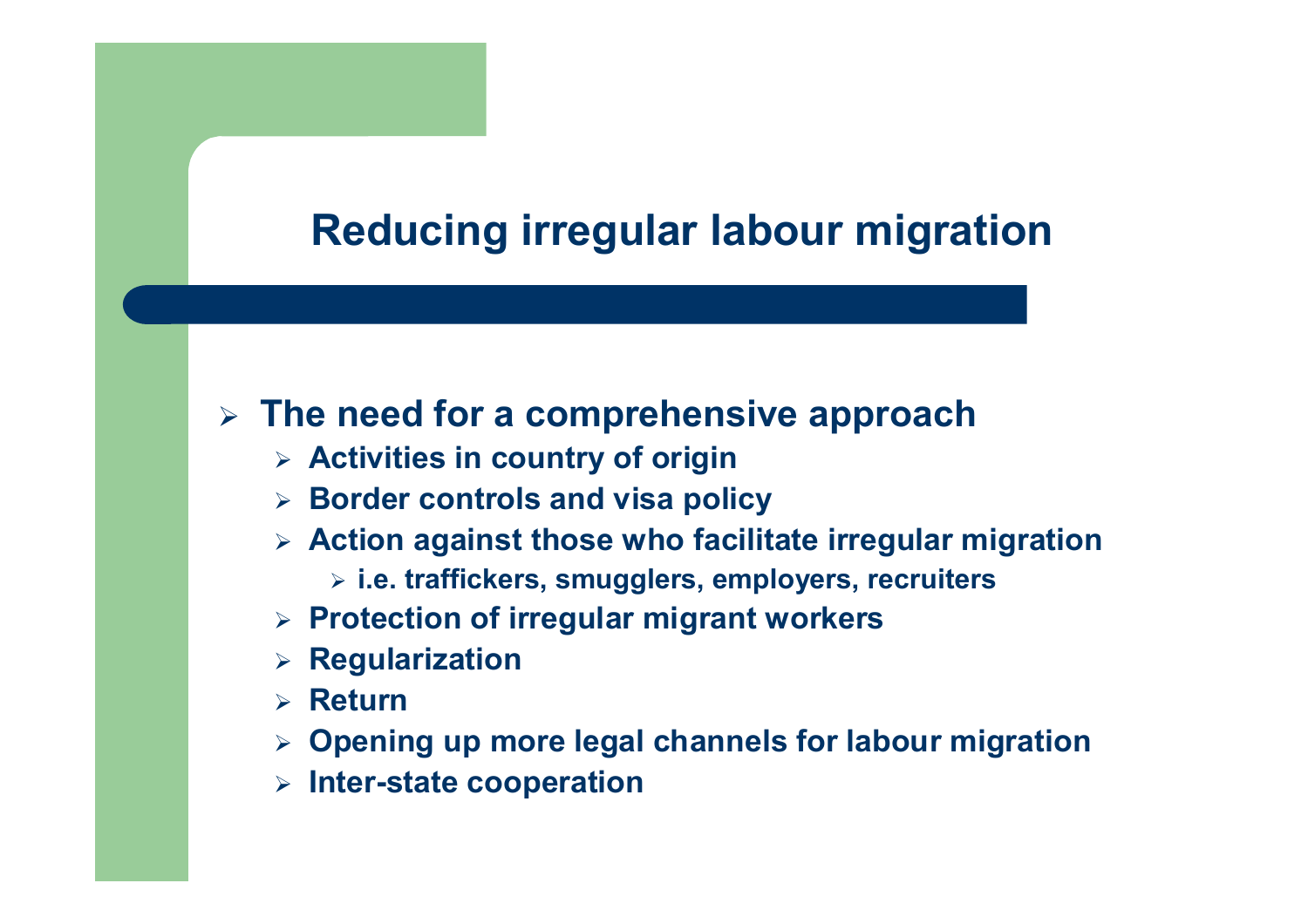## Inter-State and international cooperation

# Formal mechanisms

- Bilateral labour agreements
- $\triangleright$  Inter-country TU agreements
- > Regional integration
	- $\triangleright$  ASEAN, SAARC

## Regional agreements / global level agreements

- > Inter-state cooperation in specific human rights and labour instruments
- General Agreement on Trade in Services (GATS) Mode 4
	- $\triangleright$  mobility of workers in the context of trade in services